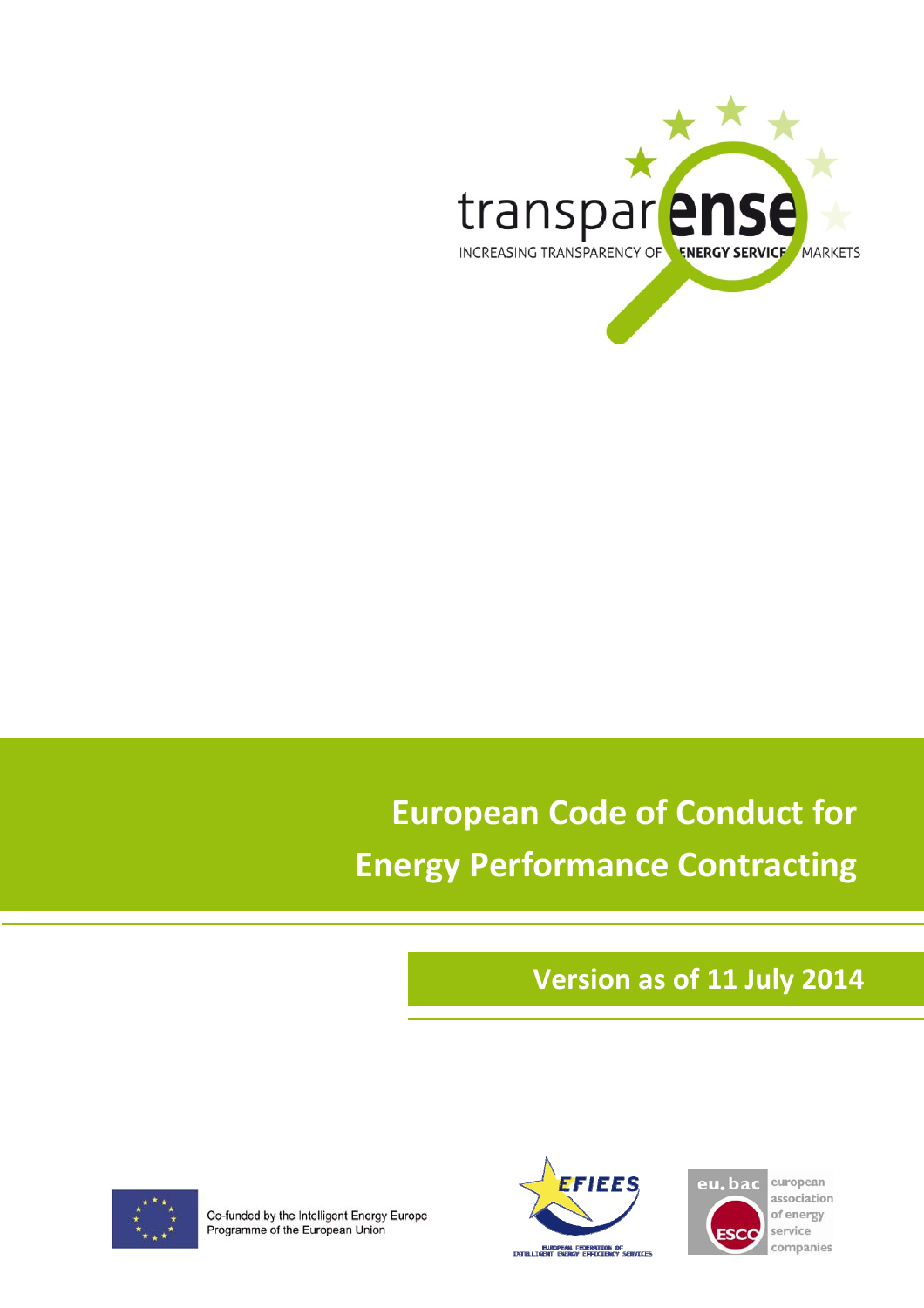

This document has been prepared within the framework of the "Transparense – Increasing Transparency of Energy Service Markets" project co-funded by the Intelligent Energy Europe Programme of the European Union.

**www.transparense.eu**

**Date** 11 July 2014

**Authors** Damir Staničić **Jozef Stefan Institute, Energy Efficiency Centre** Slovenia **damir.stanicic@ijs.si |www.rcp.ijs.si/ceu**

Jana Szomolányiová Michaela Valentová Vladimír Sochor Jaroslav Maroušek **SEVEn, The Energy Efficiency Center** Czech Republic **code@svn.cz| www.svn.cz** 

#### **Endorsement**

The **European Association of Energy Service Companies (eu.ESCO**) and **European Federation of Intelligent Energy Efficiency Services (EFIEES)** endorse the European Code of Conduct for EPC and support its use when implementing EPC projects.

#### **Acknowledgements**

We thank the members of the Transparense project team and Steering Committee and especially the European ESCO associations eu.ESCO and EFIEES as well as EASME project officer Timothée Noël for valuable comments that improved the text of the Code of Conduct.

#### **Disclaimer**

The sole responsibility for the content of this document lies with the authors. It does not necessarily reflect the opinion of the European Union. Neither the EASME nor the European Commission are responsible for any use that may be made of the information contained therein.



Co-funded by the Intelligent Energy Europe Programme of the European Union





european association of energy service companies

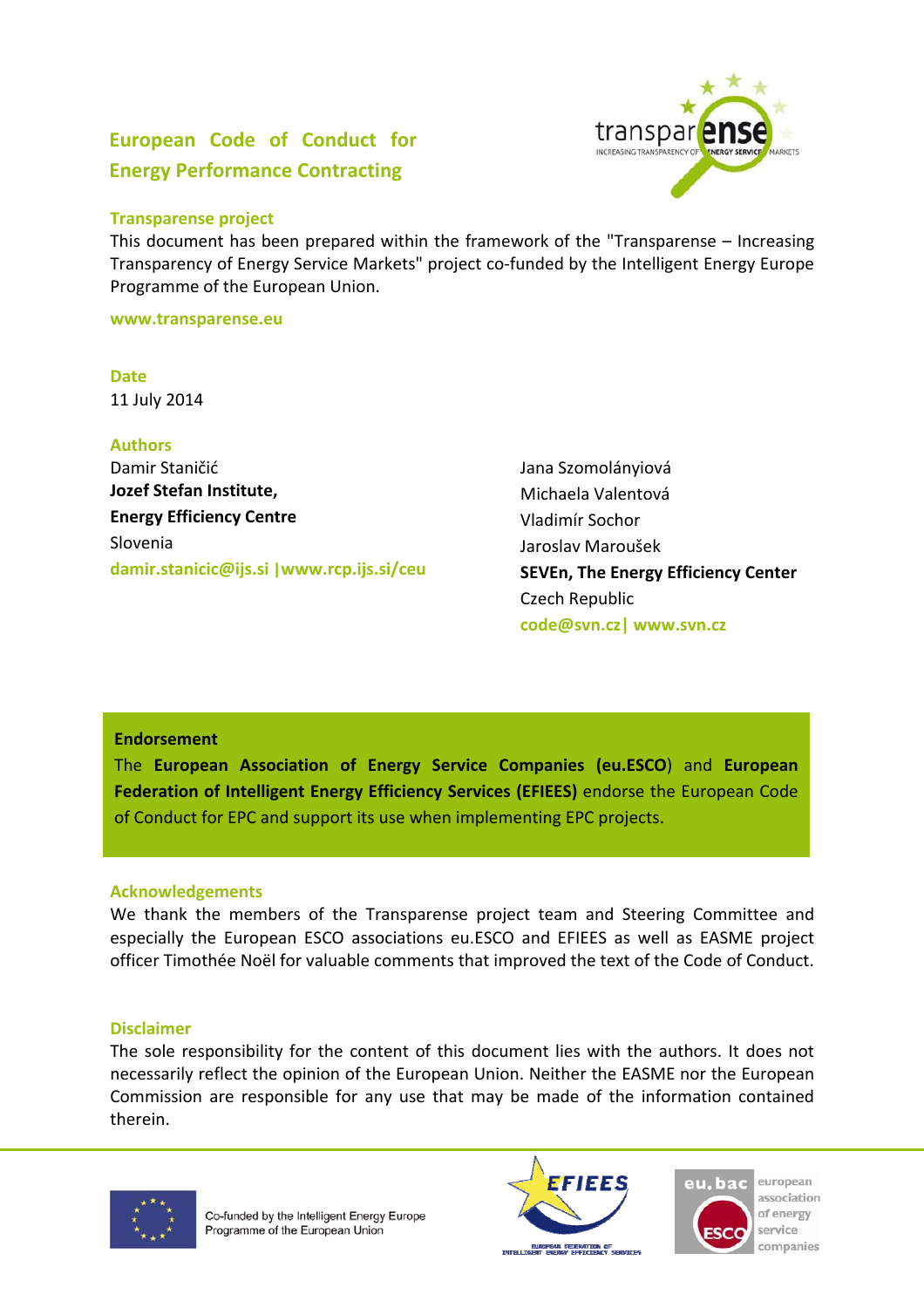

## **1 INTRODUCTION**

**The European Code of Conduct for Energy Performance Contracting** (the "EPC Code of Conduct") **is a set of values and principles** that are considered fundamental for the successful, professional and transparent implementation of Energy Performance Contracting ("EPC") projects in European countries.

The EPC Code of Conduct defines the principles of the behaviour primarily of the **EPC providers**. At the same time, the EPC Code of Conduct is an EPC quality indicator for **Clients** on what they should expect and require from EPC providers and which principles they themselves should adhere to in order to achieve expected energy savings and related benefits.

The EPC Code of Conduct is a voluntary commitment and is not legally binding. The key message of the Code of Conduct is that EPC represents a fair energy service business model.

According to the Energy Efficiency Directive 2012/27/EU (EED), Energy Performance Contracting *"means a contractual arrangement between the beneficiary and the provider of an energy efficiency improvement measure, verified and monitored during the whole term of the contract, where investments (work, supply or service) in that measure are paid for in relation to a contractually agreed level of energy efficiency improvement or other agreed energy performance criterion, such as financial savings."* EPC projects may also include additional services related to efficient energy supply.

Within this text, EPC provider means an energy service provider<sup>1</sup> who delivers energy service<sup>2</sup> in the form of EPC. Client means any natural or legal person to whom an EPC provider delivers energy service in the form of EPC.

<sup>&</sup>lt;sup>1</sup>EED defines "energy service provider" as an natural or legal person who delivers energy services or other energy efficiency improvement measures to a final customer's facility or premises. "Energy service company" (ESCO) is a synonym of "energy service provider".<br><sup>2</sup> EED defines "energy service" as "the physical benefit, utility or good derived from a combination of energy

with energy-efficient technology or with action, which may include the operations, maintenance and control necessary to deliver the service, which is delivered on the basis of a contract and in normal circumstances has proven to result in verifiable and measurable or estimable energy efficiency improvement or primary energy savings".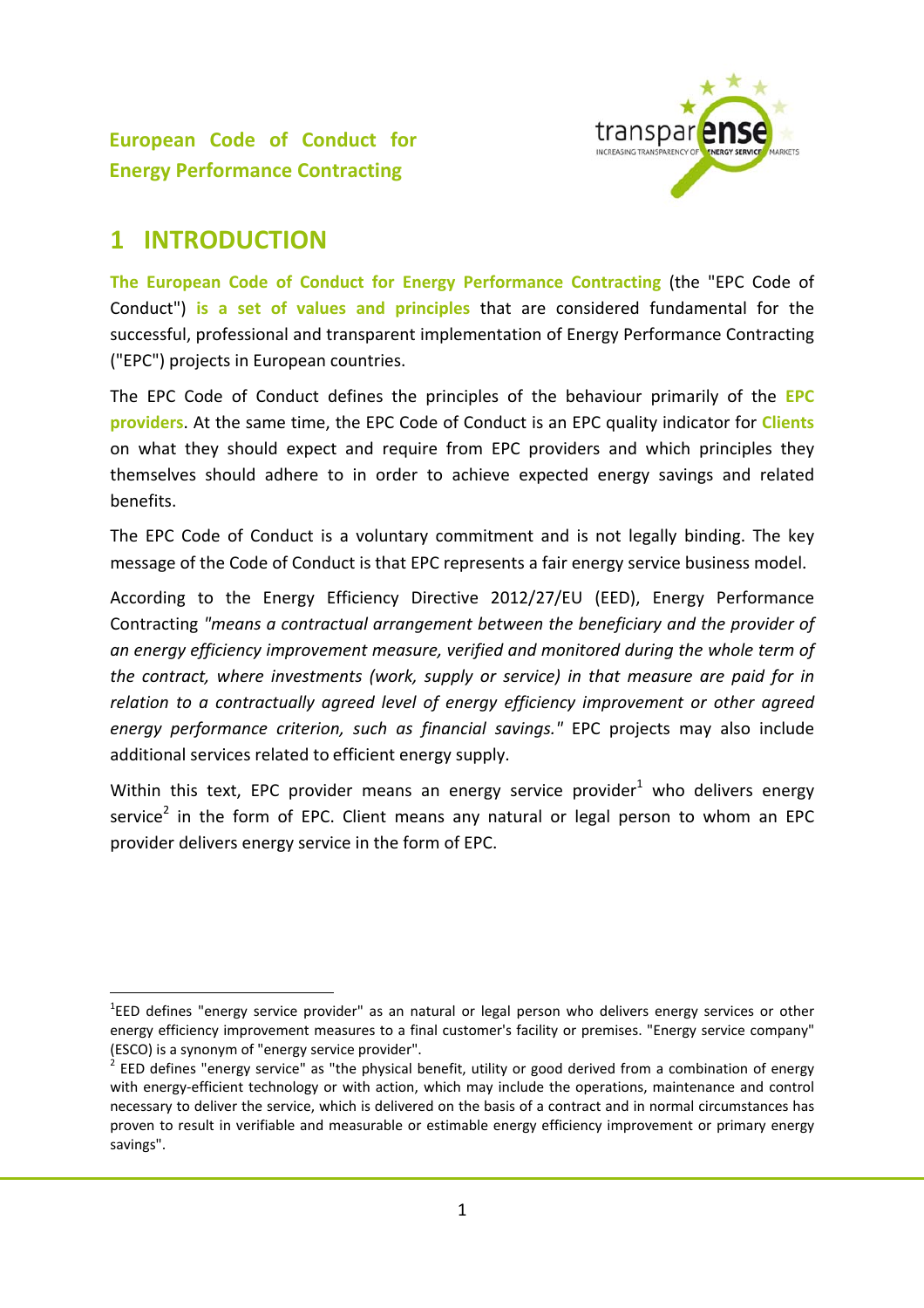

# **2 VALUES**

The EPC Code of Conduct reflects the values shared among European EPC providers, which makes EPC a remarkable approach to energy efficiency. These values illustrate the effective, professional and transparent approach to managing EPC projects in terms of:

| <b>Efficiency</b>   | Energy savings<br>Economic efficiency<br>Sustainability in time                                                                                                                     |
|---------------------|-------------------------------------------------------------------------------------------------------------------------------------------------------------------------------------|
| Professionalism     | Expertise<br>High-quality service<br>Health and safety concerns<br>Good name in the sector and project<br>Reliability<br>Responsibility<br>Respect<br>Responsiveness<br>Objectivity |
| <b>Transparency</b> | Integrity<br>Openness<br>Long-term approach<br>Transparency of all steps and financing arrangements                                                                                 |

Clear, regular and honest communication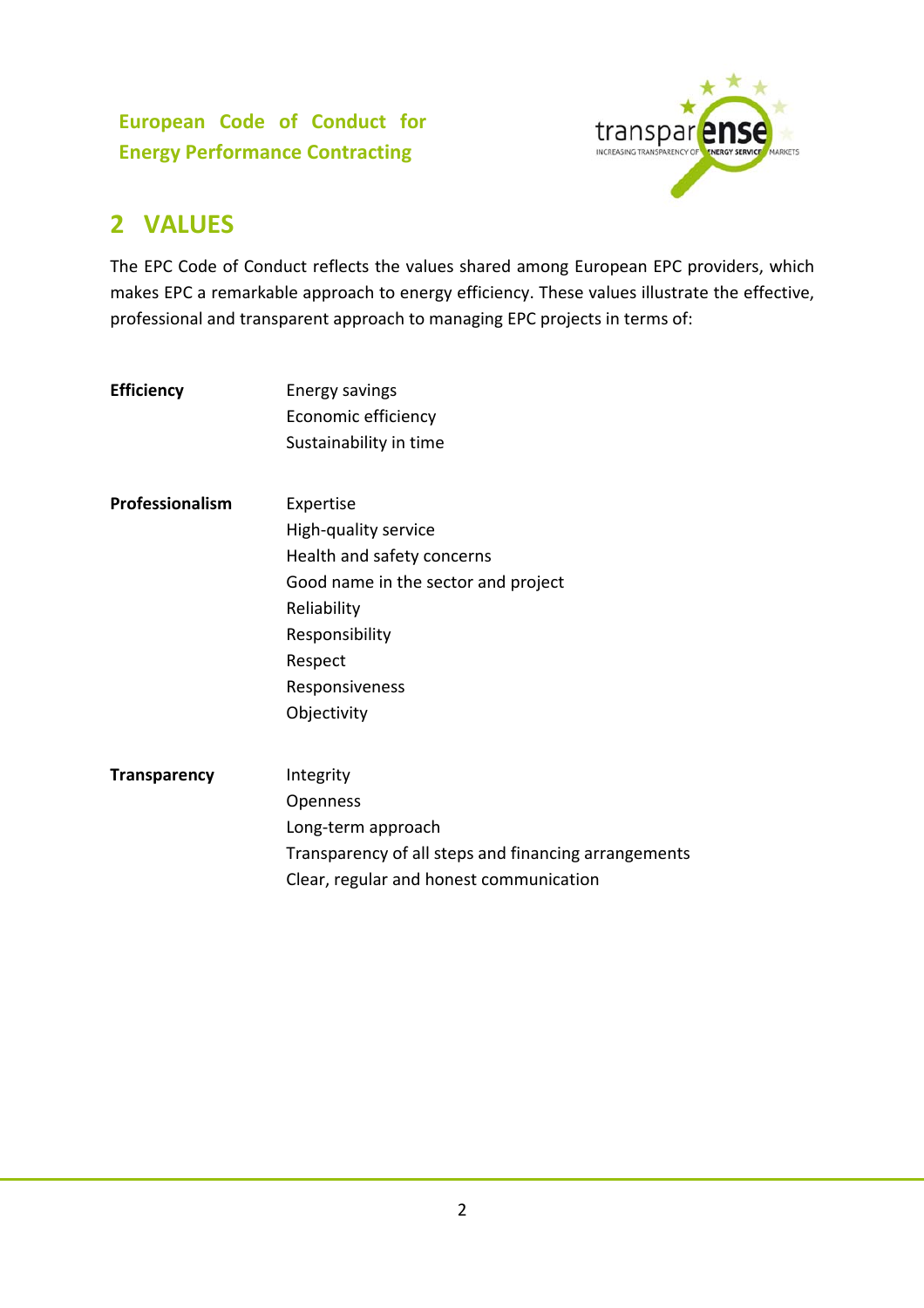

# **3 PRINCIPLES**

The EPC Code of Conduct consists of a set of nine guiding principles on EPC projects implementation to support the high quality and transparency of European EPC markets.

The principles use the term "savings", which means energy savings and/or related financial savings $^3$ .

#### **1. The EPC provider delivers economically efficient savings**

The EPC provider aims at an economically efficient combination of energy efficiency improvement measures. This combination maximises the net present value of an EPC project for the Client defined as the sum of all the discounted costs and benefits (especially operational cost savings) associated with implementing the project.

#### **2. The EPC provider takes over the performance risks**

The EPC provider assumes the contractually agreed performance risks of the project during the whole duration of the EPC contract (the "contract"). These include the risks of not achieving contractually agreed savings as described below as well as design risks, implementation risks and risks related to the operation of installed measures.

#### **3. Savings are guaranteed by the EPC provider and determined by M&V**

The EPC provider guarantees that the contractually agreed level of savings will be achieved. If an EPC project fails to achieve performance specified in the contract, the EPC provider is obligated by the contract to compensate savings shortfalls that occurred over the life of the contract. The excess savings should be shared in a fair manner according to the methodology defined in the contract.

Contractually agreed savings as well as achieved savings are determined in a fair and transparent manner by Measurement and Verification (M&V) using appropriate methodology (such as IPMVP) as defined in the contract. The contractually agreed savings are determined based on data provided by the Client and realistic assumptions. The achieved savings are calculated as the difference between energy consumption

<sup>&</sup>lt;sup>3</sup> The financial savings include reduction in costs of energy provision and can also include reduction in other operational costs, such as costs of maintenance and workforce.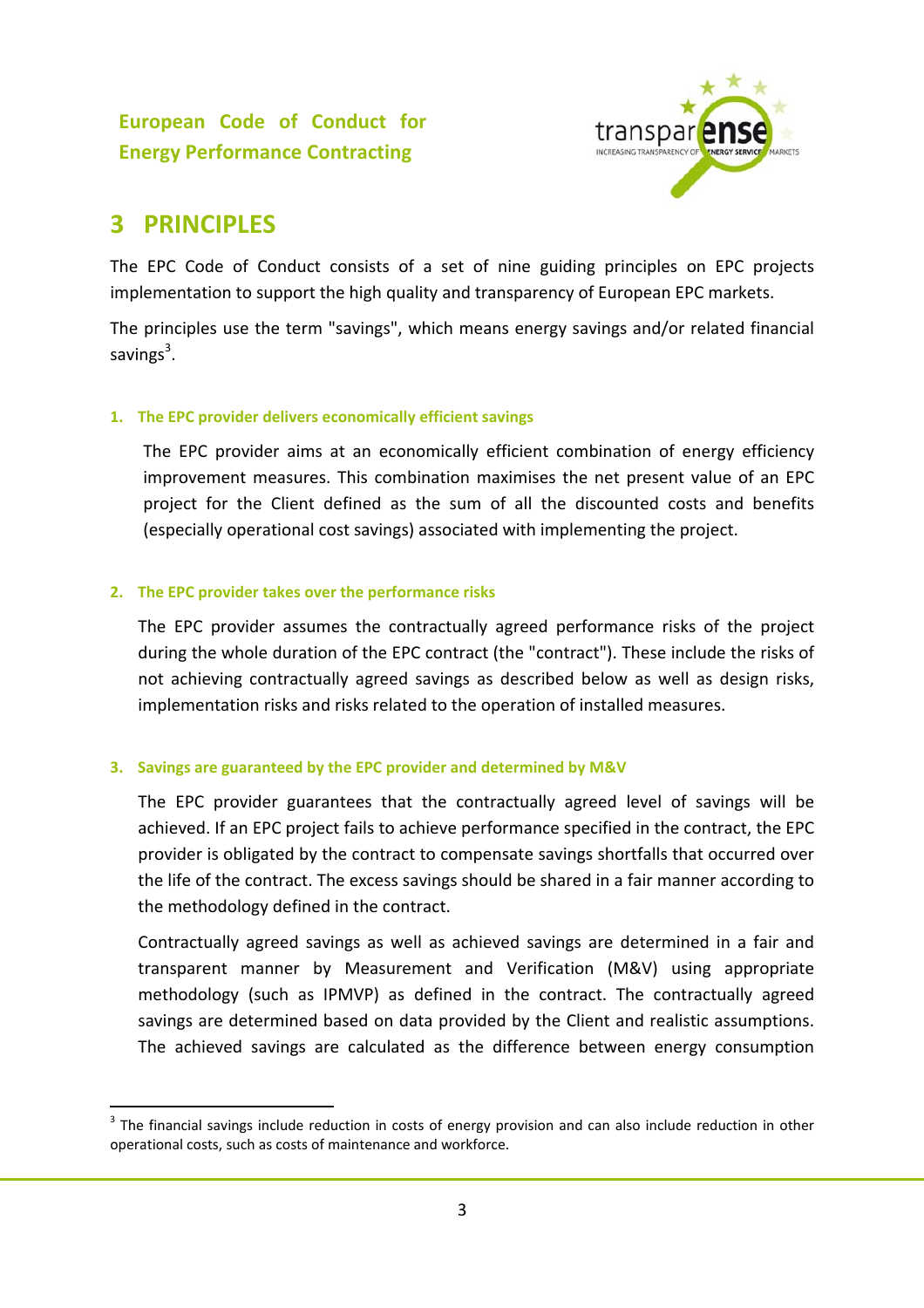

and/or related costs before and after the implementation of energy efficiency improvement measures.

#### **4. The EPC provider supports long‐term use of energy management**

The EPC provider actively supports the Client in the implementation of an energy management system during the contract period and eventually after the contract period by agreement. This helps sustain the benefits from the project even after the contract period.

#### **5. The relationship between the EPC provider and the Client is long‐term, fair and transparent**

The EPC provider works closely with the Client as partners with the common objective of achieving the contractually agreed level of savings. The EPC provider strives to keep its relationship long‐term, fair and transparent.

Both the EPC provider and the Client provide access to their project‐relevant information in a clear manner and both fulfil their obligations according to the contract terms. For instance, the EPC provider is committed to informing the Client about the results of measurement and verification of the savings, while the Client is committed to informing the EPC provider about any changes in the use and operation of its facilities during the contract duration that could affect energy demand.

#### **6. All steps in the process of the EPC project are conducted lawfully and with integrity**

The EPC provider and the Client comply with all laws and regulations that apply to the EPC project in the country in which it is implemented. The EPC provider and the Client avoid conflicts of interest and have a zero-tolerance policy to corruption and self-dealing.

#### **7. The EPC provider supports the Client in financing of EPC project**

The EPC provider supports the Client in finding the most suitable solution providing for project financing taking into account the relevant conditions of both parties. The capital to finance the EPC project can either be supplied out of the Client's own funds, by the EPC provider or by a third party. Provision of financing by the EPC provider is an option, not a necessary part of the EPC project.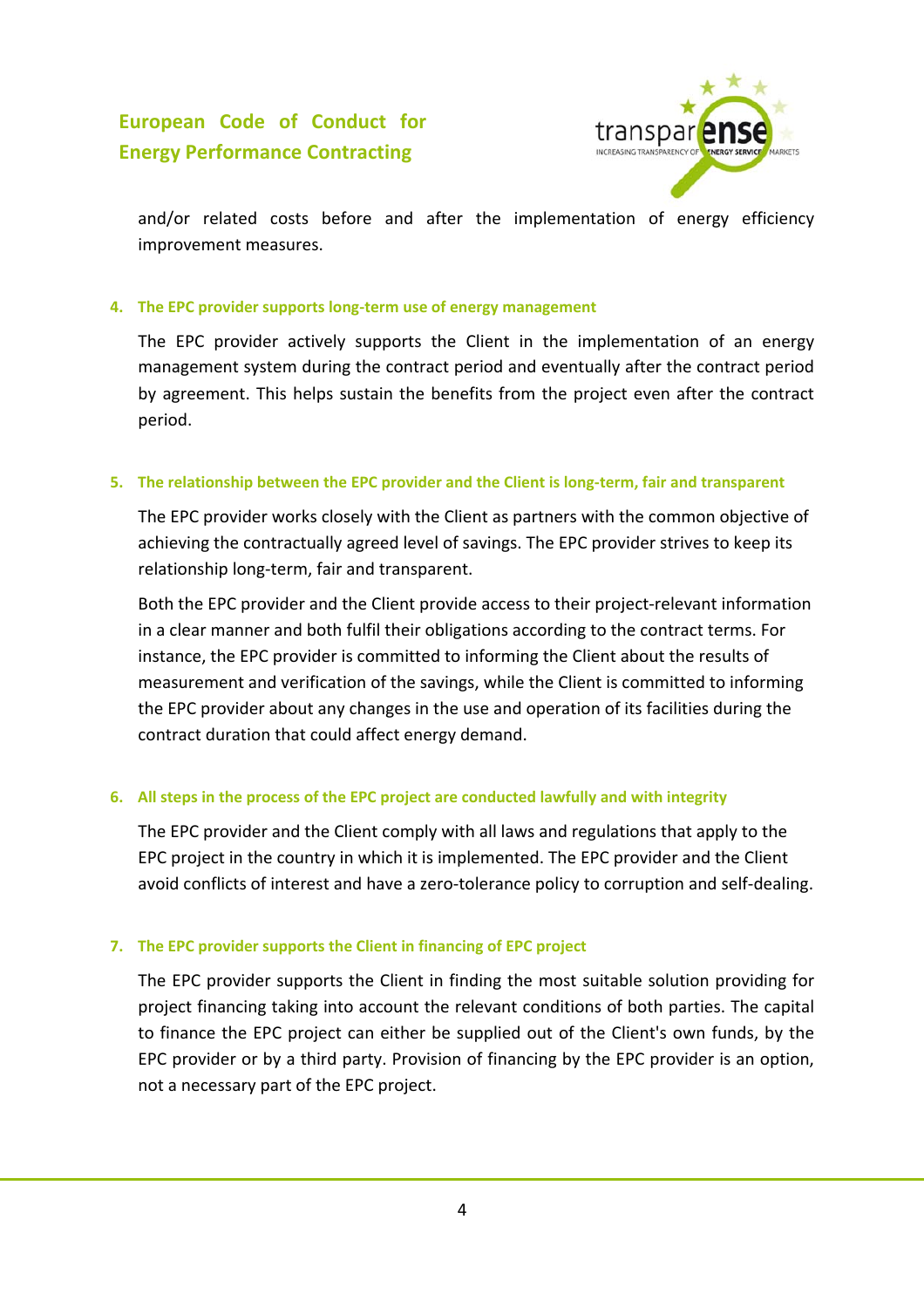

#### **8. The EPC provider ensures qualified staff for EPC project implementation**

The EPC provider maintains a qualified staff in order to provide the right technical, commercial, legal and financial know‐how and skills. It ensures that its experts have the adequate qualifications and capacities related to the preparation and implementation of the EPC project. Less experience on the Client's side can be balanced by a specialised advisory company (such as an EPC facilitator) that will steer it toward the correct implementation and procurement of the EPC project.

#### **9. The EPC provider focuses on high quality and care in all phases of project implementation**

The EPC provider uses well-designed procedures, high-quality and reliable equipment and products, and works with reliable sub-suppliers. It adheres to the principles of ethical business conduct, meets its obligations towards sub‐suppliers, and conducts itself responsibly with respect to the Client and its representatives.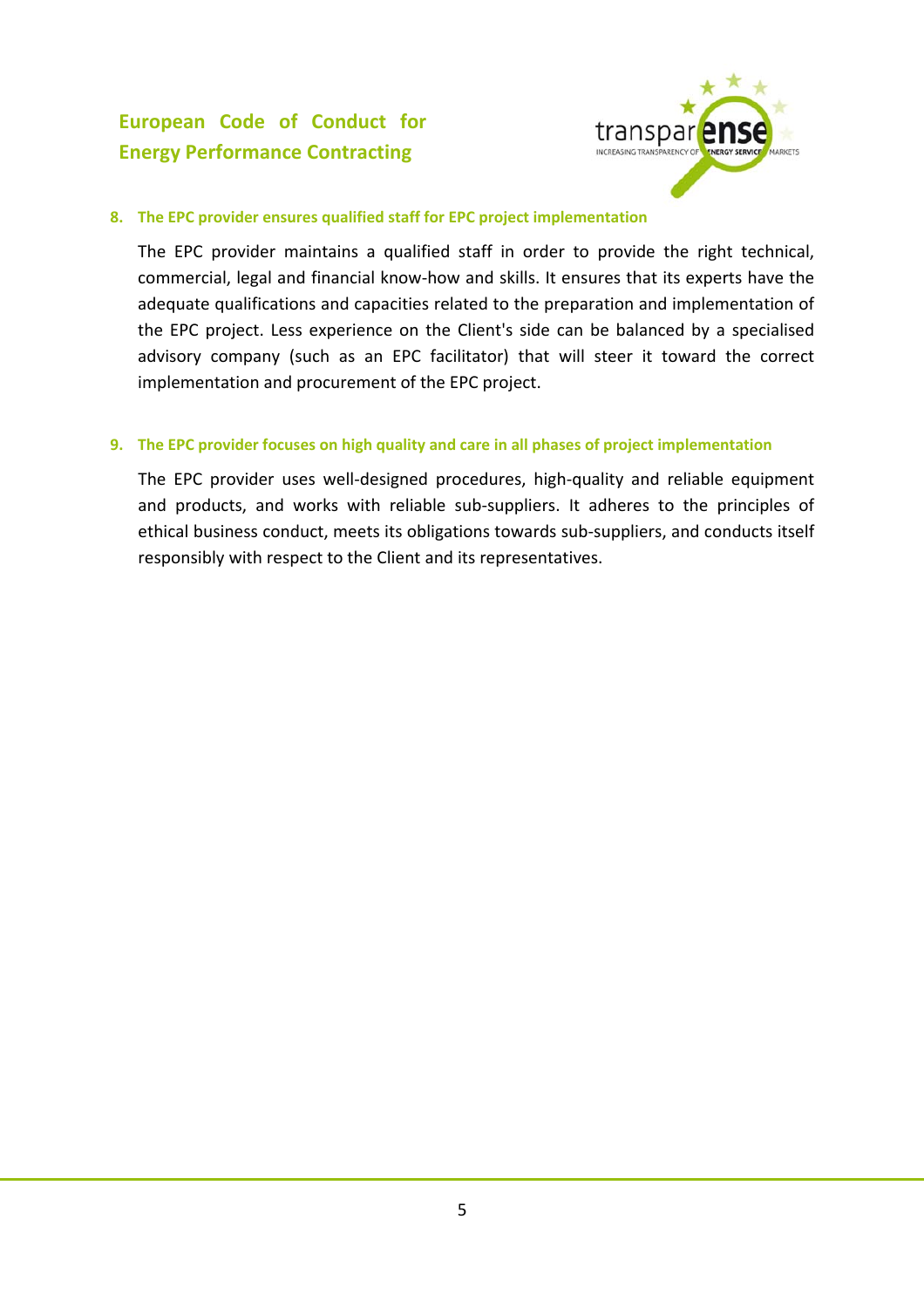

# **Definitions and glossary**

| <b>Term</b>                                        | <b>Definition</b>                                                                                                                                                                                                                                                                                                                                                                                                                   |
|----------------------------------------------------|-------------------------------------------------------------------------------------------------------------------------------------------------------------------------------------------------------------------------------------------------------------------------------------------------------------------------------------------------------------------------------------------------------------------------------------|
| <b>Client</b>                                      | means any natural or legal person to whom an EPC provider<br>delivers energy service in the form of EPC                                                                                                                                                                                                                                                                                                                             |
| <b>Energy Efficiency</b><br><b>Directive (EED)</b> | means Directive 2012/27/EU of the European Parliament and of<br>the Council of 25 October 2012 on energy efficiency                                                                                                                                                                                                                                                                                                                 |
| energy efficiency<br>improvement*                  | means increase in energy efficiency as a result of technological,<br>behavioural and/or economic changes                                                                                                                                                                                                                                                                                                                            |
| energy efficiency*                                 | means the ratio of output of performance, service, goods or<br>energy, to input of energy                                                                                                                                                                                                                                                                                                                                           |
| energy management<br>system*                       | means a set of interrelated or interacting elements of a plan<br>which sets an energy efficiency objective and a strategy to<br>achieve that objective                                                                                                                                                                                                                                                                              |
| energy performance<br>contracting* (EPC)           | means a contractual arrangement between the beneficiary and<br>the provider of an energy efficiency improvement measure,<br>verified and monitored during the whole term of the contract,<br>where investments (work, supply or service) in that measure are<br>paid for in relation to a contractually agreed level of energy<br>efficiency improvement or other agreed energy performance<br>criterion, such as financial savings |
| energy savings*                                    | means an amount of saved energy determined by measuring<br>and/or estimating consumption before and after<br>implementation of an energy efficiency improvement measure,<br>whilst ensuring normalisation for external conditions that affect<br>energy consumption                                                                                                                                                                 |
| energy service*                                    | the physical benefit, utility or good derived from a combination<br>of energy with energy-efficient technology or with action, which<br>may include the operations, maintenance and control necessary                                                                                                                                                                                                                               |